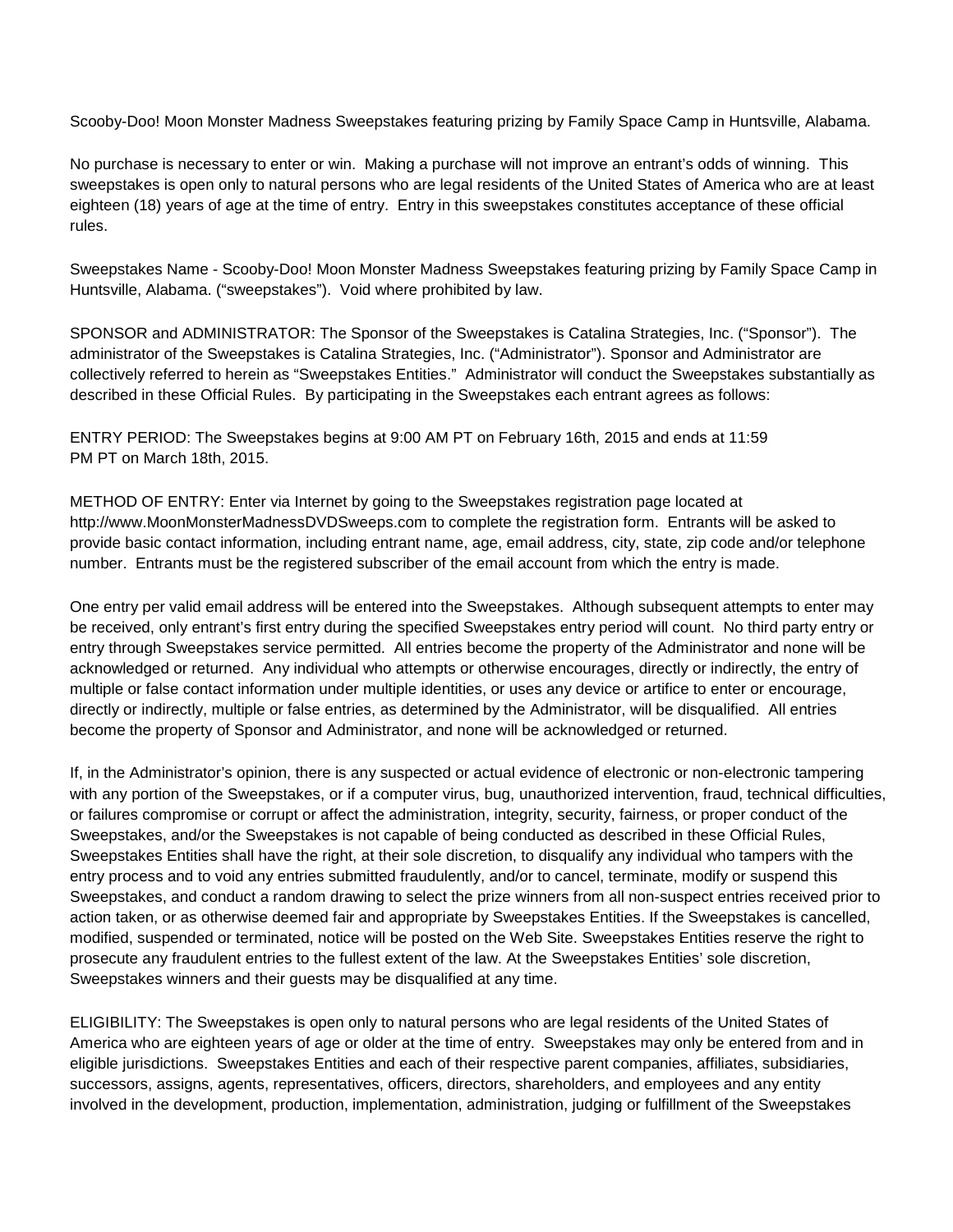including, without limitation, the immediate family members and/or those persons living in the same household of such individuals, are not eligible to participate. In the event of a dispute about the identity of an entrant, each entry will be declared made by the registered account holder of the email address submitted at time of entry. The registered account holder is deemed to be the natural person who is assigned the submitted email address by the relevant Internet service provider, online access provider or other organization (e.g., business, educational institution, etc.) that is responsible for assigning email addresses for the domain associated with the submitted email address. With respect to any winning entry, the winner may be required to provide Administrator with proof that the person is the registered account holder of the email address associated with the winning entry. By entering the Sweepstakes, entrants agree to comply with and be bound by these Official Rules and the decisions of the judges, which are final and binding in all respects. Failure to comply with these Official Rules may result in disqualification from the Sweepstakes.

GRAND PRIZE: The Approximate Retail Value Family Vacation Package is \$1200.00. The Grand Prize consists of a Family Vacation package for an adult and a child to Family Space Camp in Huntsville, AL including airfare. Any difference between stated approximate retail value and actual value of prize will not be awarded. The Grand Prize winner also receives a copy of Scooby-Doo! Moon Monster Madness on DVD.

Thirty (30) runner up winners shall also each receive Scooby-Doo Moon Monster Madness on DVD. Approximate Retail Value of each runner-up prize is twenty-four dollars and ninety-eight cents (\$24.98). The approximate combined Retail Value of the thirty (30) runner up prizes is seven hundred fifty dollars (\$750.00).

There will be only one (1) grand prize package awarded. Lost or stolen prizes will not be replaced. Prize does not include any other item or expense not specifically described in these Official Rules, and all additional expenses including, without limitation, travel expenses beyond the basic airfare, if any, are the sole responsibility of winner. Prizes may not be transferred or assigned except to a surviving spouse living in the same household. Only listed prizes will be awarded and no substitutions or cash equivalents or redemption will be made, except that Administrator reserves the right to award a prize of equal or greater financial value if any advertised prize (or any component thereof) becomes unavailable. Prize cannot be used in conjunction with any other promotion or offer. Winners agree to accept the prize "as is", and entrants hereby acknowledge that Sweepstakes Entities have neither made nor are in any manner responsible or liable for any warranty, representation, or guarantee, express or implied, in fact or in law, relative to the prize, including express warranties (if any) provided exclusively by a prize supplier that are sent along with the prize. Any valuation of the prize(s) stated above is based on available information provided to Administrator and the value of any prize awarded to a winner may be reported for tax purposes as required by law. Each winner is solely responsible for reporting and paying any and all applicable taxes. Each winner must provide Administrator with a valid taxpayer identification number or social security number before any prize will be awarded. Prizes are not transferable, redeemable for cash or exchangeable for any other prize.

SELECTION OF WINNERS: Winners will be selected on or about March 25, 2015, in a random drawing from among all eligible entries received. The drawing will be conducted by the Administrator, whose decisions and interpretations on all matters relating to the Sweepstakes and these Official Rules are final and binding in all respects. Administrator reserves the right to disqualify any participant or winner and may refuse to award any prize to a person who is ineligible or has violated any rule, gained unfair advantage in participating in the Sweepstakes, or obtained winner status using fraudulent means.

Odds of winning a prize depend on the number of eligible entries received. Potential winners will be notified by telephone, email and/or regular mail and must meet all eligibility requirements. Return of a prize or prize notification as undeliverable, or inability of Administrator to contact a potential winner by telephone or email within seventy two (72) hours of selection, may result in disqualification of such potential winner, and an alternate winner may be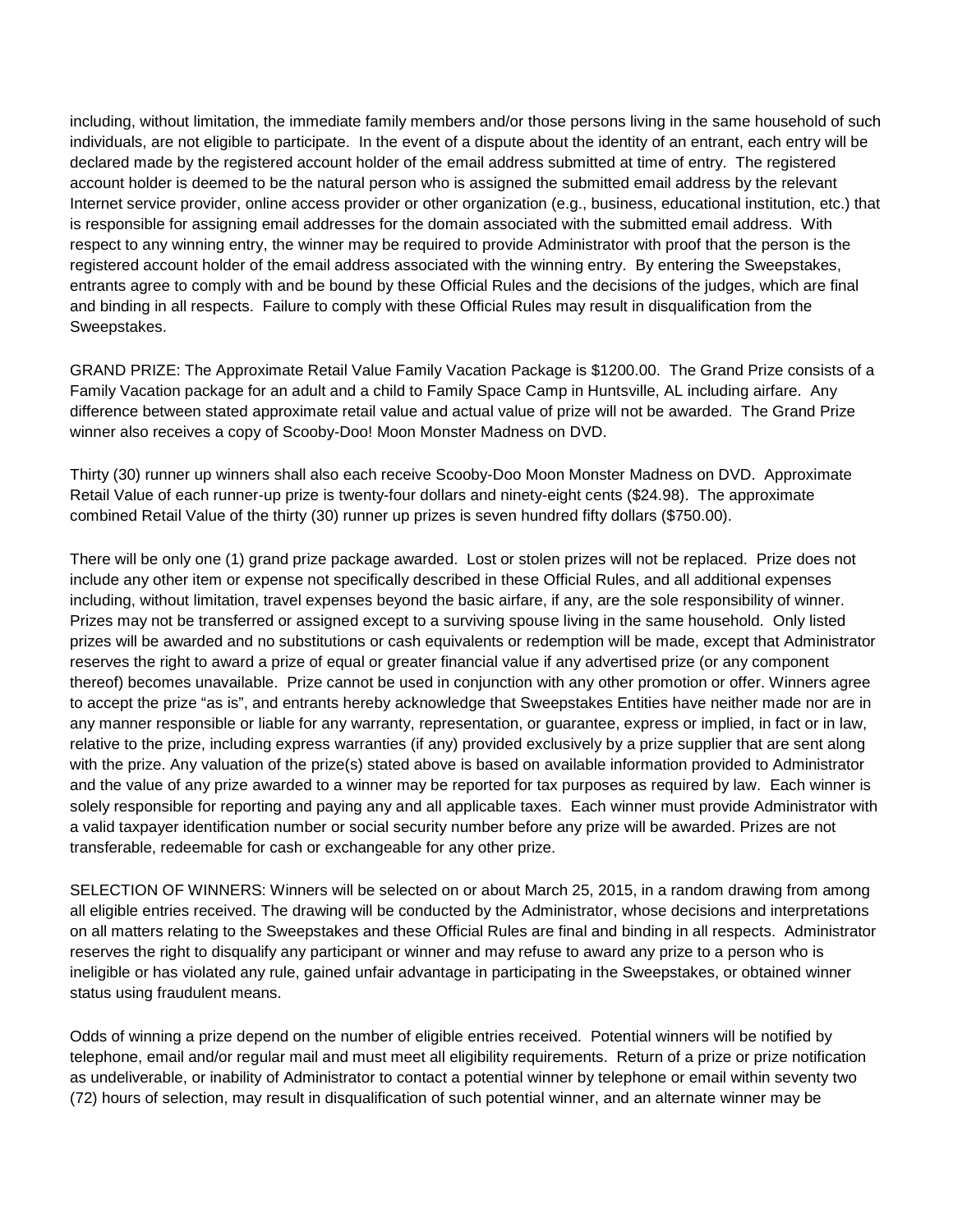selected by random drawing at Administrator's discretion. In the event a winner declines a prize, Administrator may, at its discretion, select an alternate winner by random drawing.

PUBLICITY, PRIVACY & PRIZE NOTIFICATION: Except where prohibited by law or regulation, by submitting an entry, entrant grants the Administrator a perpetual, worldwide, royalty free license to use his/her name, character, photograph, voice, and likeness in connection with the promotion of this and other Sweepstakes, and entrants waive any and all claims and/or rights to receive any royalties or other compensation for the Administrator's use thereof, unless prohibited by law. Entrants agree that the Administrator may disclose to third parties, including Family Space Camp as provider of the prize package, all personal information obtained from entrants and use such information for marketing and other purposes. Winners may be required to complete, sign, notarize and return an affidavit of eligibility/liability release and a publicity release, which must be returned, properly executed, within five (5) days of issuance of prize notification. If these documents are not returned properly executed, or are returned to Administrator as undeliverable, or if any given prize winner does not otherwise comply with the Officials Rules, the prize will be forfeited and awarded to an alternate winner.

GENERAL CONDITIONS: The Sweepstakes is void where prohibited by law and is governed by the laws of the United States of America. The submission of an entry is solely the responsibility of the entrant. Only eligible entries actually received by 11:59 p.m. PT on March 12th, 2015, during the specified Sweepstakes entry period, will be included in the prize drawing. For purposes of these Official Rules, "receipt" of an online entry occurs when Administrator's servers record the entry information upon entrant's clicking on the "Enter" button or when the Administrator receives the entrant's first entry form at the address above. Any automated computer receipt (such as one confirming delivery of email) does not constitute proof of actual receipt by Administrator of an entry for purposes of these Official Rules. Sweepstakes Entities and their respective parents, subsidiaries and affiliates are not responsible for late, lost, delayed, unclear, unintelligible, incomplete, misdirected or ineligible entries, which will be disqualified, or for technical, hardware, software or telephone malfunctions of any kind, lost or unavailable network connections, or failed, incorrect, incomplete, inaccurate, garbled or delayed electronic communications caused by the sender, or by any of the equipment or programming associated with or utilized in the Sweepstakes which may limit the ability to play or participate, or by any human error that may occur in the processing of the entries in the Sweepstakes.

ANY PERSON ATTEMPTING TO DEFRAUD ADMINISTRATOR OR SPONSOR OR IN ANY WAY TAMPER WITH, DAMAGE OR UNDERMINE THE LEGITIMATE OPERATION OF THE SWEEPSTAKES WILL BE DISQUALIFIED AND MAY BE SUBJECT TO CIVIL AND/OR CRIMINAL PROSECUTION. LIMITATION OF LIABILITY & RELEASE: By participating in the Sweepstakes, entrants agree to indemnify and hold harmless the Sweepstakes Entities, including Warner Bros. Home Entertainment Inc., Family Space Camp and each of their respective parent companies, affiliates, subsidiaries, successors, assigns, agents, representatives, officers, directors, shareholders, and employees (collectively, "Releases") from and against any and all injuries, losses, damages, claims, and actions of any kind arising from or relating to participation in the Sweepstakes, or acceptance, possession, use, misuse, or nonuse of the prize that may be awarded, including, without limitation, actual, direct, indirect, consequential, punitive, special, or other damage.

OFFICIAL RULES: For a copy of the Official Rules, mail a self addressed stamped envelope to Scooby-Doo! Moon Monster Madness Sweeps, c/o Catalina Strategies, Inc., 3278 Wilshire Blvd. #603 Los Angeles, CA 90010, Attention: Online Marketing Manager. Sweepstakes entrants are hereby authorized to copy these official rules on the condition that it will be for their personal use and not for any commercial purpose whatsoever.

WINNER'S LIST: A winner's list is available only within sixty (60) days after the close of the Sweepstakes. Mail request to Scooby-Doo! Moon Monster MadnessSweeps, c/o Catalina Strategies, Inc., 3278 Wilshire Blvd. #603 Los Angeles, CA 90010 Attention: Online Marketing Manager, in order to obtain a winner's list, where permitted by